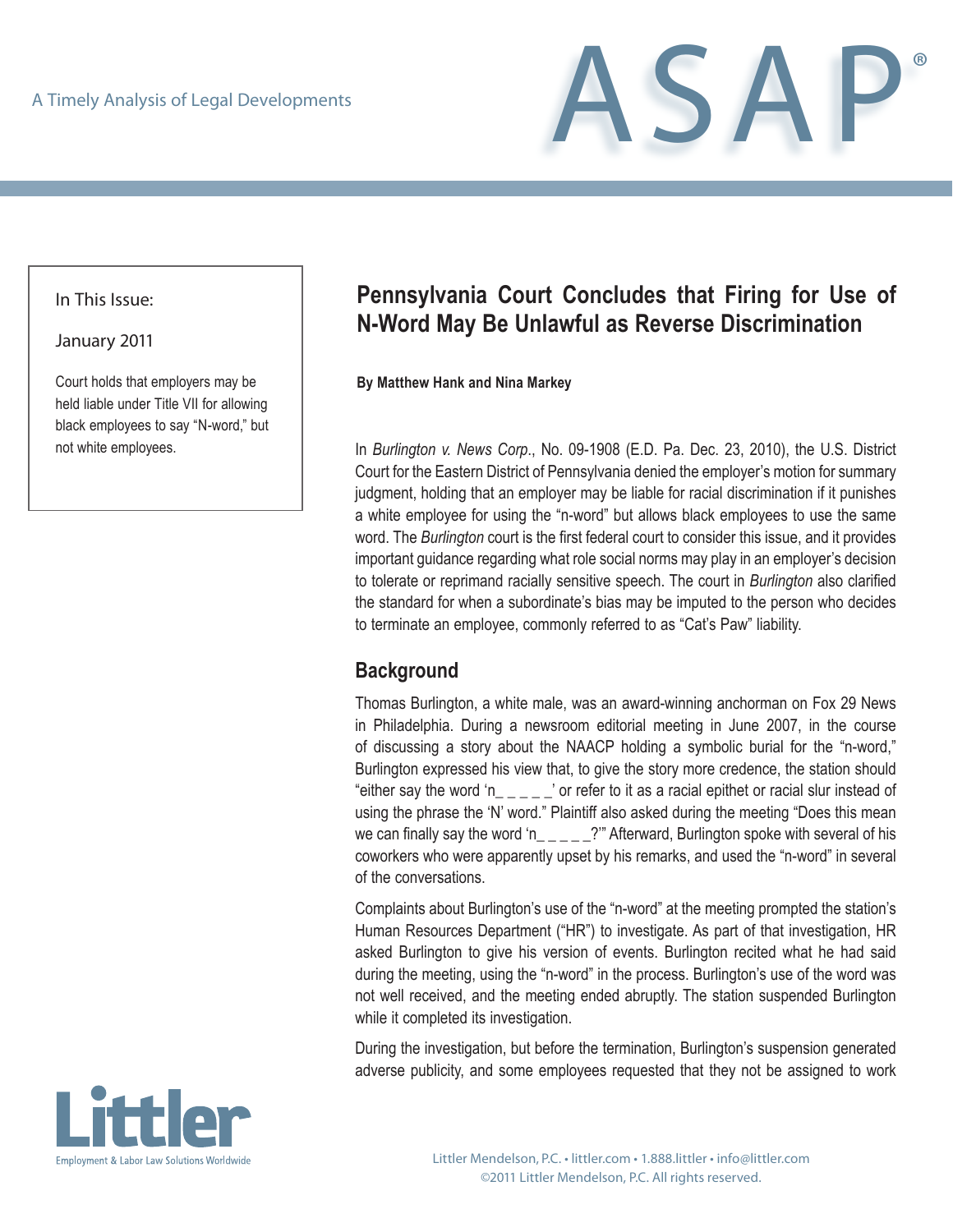with Burlington, some citing concerns about their safety. Another African American coworker wrote an email to station supervisors regarding Burlington's use of the "n-word" during the news meeting.

About a week after the investigation concluded, and before the station decided to terminate Burlington, co-anchor Joyce Evans (an African American female), informed station management that various organizations of black journalists and individuals had complained to her about Burlington's use of the "n-word." Evans expressed concern to station management about their "chemistry" if Burlington returned on air. Burlington also testified that Evans told him that he could not say the "n-word" because he was white. Significantly, this was not Evans' first experience with a racial controversy: During an earlier lawsuit, Evans previously told the station's General Manager and two News Directors that the station "had a [news] team that was very white," and that people were concerned that a station billboard with four white anchors was located in predominately black and Hispanic neighborhoods.

After considering the complaints of Burlington's coworkers, the station's General Manager decided not to put Burlington back on air, and that his contract would not be renewed when it expired, citing the station's concern for Burlington's safety.

### **Burlington's Claim of Reverse Discrimination**

Burlington brought a "reverse discrimination" claim under Title VII, alleging that the station terminated him because of his race. The court allowed Burlington to take that claim to trial. Even though the station had arguably put forth a legitimate reason for Burlington's termination, the court concluded that Burlington had evidence that this reason was a pretext for racial discrimination, for two reasons as detailed below.

### **Court Rejects "Societal Norm" Justification for Distinguishing Between Employees' Use of the "N-Word" Based upon the Race of the Speaker**

First, on at least two occasions, station management knew that a black employee used the "n-word," but did nothing. Once, during a newsroom editorial meeting, an African American news anchor made a pejorative reference to an accused criminal as a "dumb n\_ \_

\_ \_." Another instance occurred when an African American employee wrote an e-mail complaining of Burlington's use of the "n-word" and included the word "n\_\_\_\_" in the email three times. Regarding both instances, the court concluded that the station's decision to tolerate black employees' use of the "n-word," while forbidding Burlington from doing the same, permitted the inference that race influenced the decision to terminate him.

In reaching this conclusion, the court addressed "an issue that does not appear to have been decided by the federal courts: Can an employer be held liable under Title VII for enforcing or condoning the social norm that it is acceptable for African Americans to say n[\_  $\vert$  \_ \_ \_ ] but not whites?" Although the court was sympathetic to the argument that, when the "n-word" is viewed in its historical context, people might "react differently when a white person uses the word than if an African American uses it," that context was not a legitimate reason to enforce or condone "the social norm that it is acceptable for African Americans to say 'n\_\_\_\_' but not whites." Thus, a jury could infer from the station's inconsistent treatment of black and white employees who used the "n-word" that Burlington was discharged because he was white.

## **Court Only Requires Plaintiff to Demonstrate that Coworkers Influenced Adverse Employment Decision to Support Cat's Paw Theory of Liability**

In further addressing whether Burlington could show that the station's professed reason for his discharge was really a subterfuge for discrimination, the court examined an issue that has divided federal courts: What level of evidence is needed to impute a subordinate's bias to the employer, or to establish what is commonly referred to as a "Cat's Paw" theory of liability. The court ultimately decided to impose a "lighter burden" on plaintiffs, merely requiring evidence that an employee with a discriminatory motive influenced or participated in the decision to terminate. (Depending upon how the Supreme Court rules in *Staub v. Proctor Hospital*, this aspect of the opinion may be short-lived.)